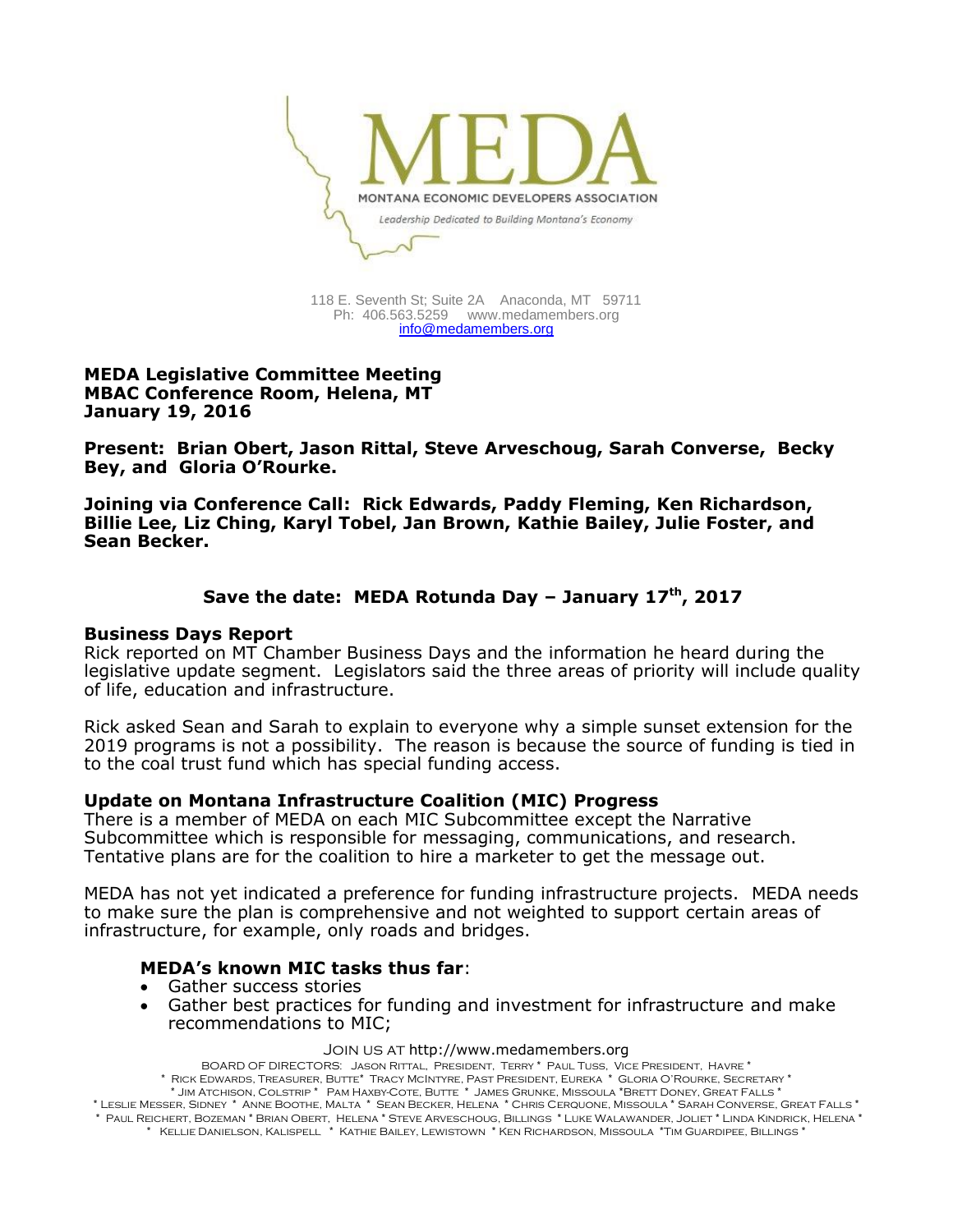- o Get best practices from NADO; Western Area in particular.
- o Steve requested infrastructure investment information from North Dakota; that state used billions of dollars for infrastructure even knowing that the boom is declining
- o Idaho and Utah passed special taxes.
- Identify/suggest sources of funding; funding needs to include a safety net for regulatory changes. MEDA needs to advocate for funding buckets, then a revenue stream to keep filling the buckets.
- Assist in identifying the infrastructure needs.

The non-funded projects from the last session came to approximately \$230 million; that number does not include school districts. Perhaps MIC will be able to give an approximate summary of need across Montana as multiple entities are familiar with "their own little world." Each MIC sector could submit numbers then combine the totals.

# **MEDA's Commitment Questions:**

- What dollar amount will we commit?
- How will the coalition function: lobbying, politically active, etc., so MEDA can determine the best investment for MEDA funds?

Funding Suggestions:

- MEDA members contribute additional funds to a kitty/special fund targeted just for this coalition work so that MEDA dollars are clear and separate.
- Stakeholder group could give three scenarios: 1. Do nothing and explain the ramifications. 2. Build a Cadillac and update all infrastructure sectors estimating the costs over time.
- Contribute money and tell the stories with video pizazz so that it can be demonstrated how infrastructure drives economic development.

## **Definition of Infrastructure + Subcategories**

MEDA's broad definition is good, but subcategories are needed under each heading so that all needs are eventually addressed. Incremental increases to address the needs are best rather than waiting 15 years and using a large sum, and waiting another 15 years.

Immediate next steps:

 MEDA Legislative Committee will meet following the MIC meeting; possibly pull in the Relevancy Committee, and then take ideas to the board.

## **FYI: Revenue and Transportation Committee Public Comment on TIFs**

The Revenue and Transportation Committee put out a notice for public comment to be taken on March  $10 - 11$  on tax increment financing with topics for comment: "abuses by local governments and boards contrary to the spirit and letter of state statutes." Sarah will talk with MACo and the Economic Development Committee next week.

## **Strategies for Continuing Key Economic Development Programs**

Discussion highlights included:

- Funding for the 2019 programs to be included in the Governor's Budget
	- o Must have ready alternative plans should the funding be removed.
	- $\circ$  It is likely the KINs will recommend bureaucracy reduction and removal of regulation barriers
		- o Must determine where the funding will come from.
- Mary Craigle will have a document soon that outlines the programs and makes recommendations for the Governor's budget.
- Sean Becker's goal is to have every legislative subcommittee up to speed and aware of economic development tools so that when the 2017 Legislative Session begins, there is support in place.